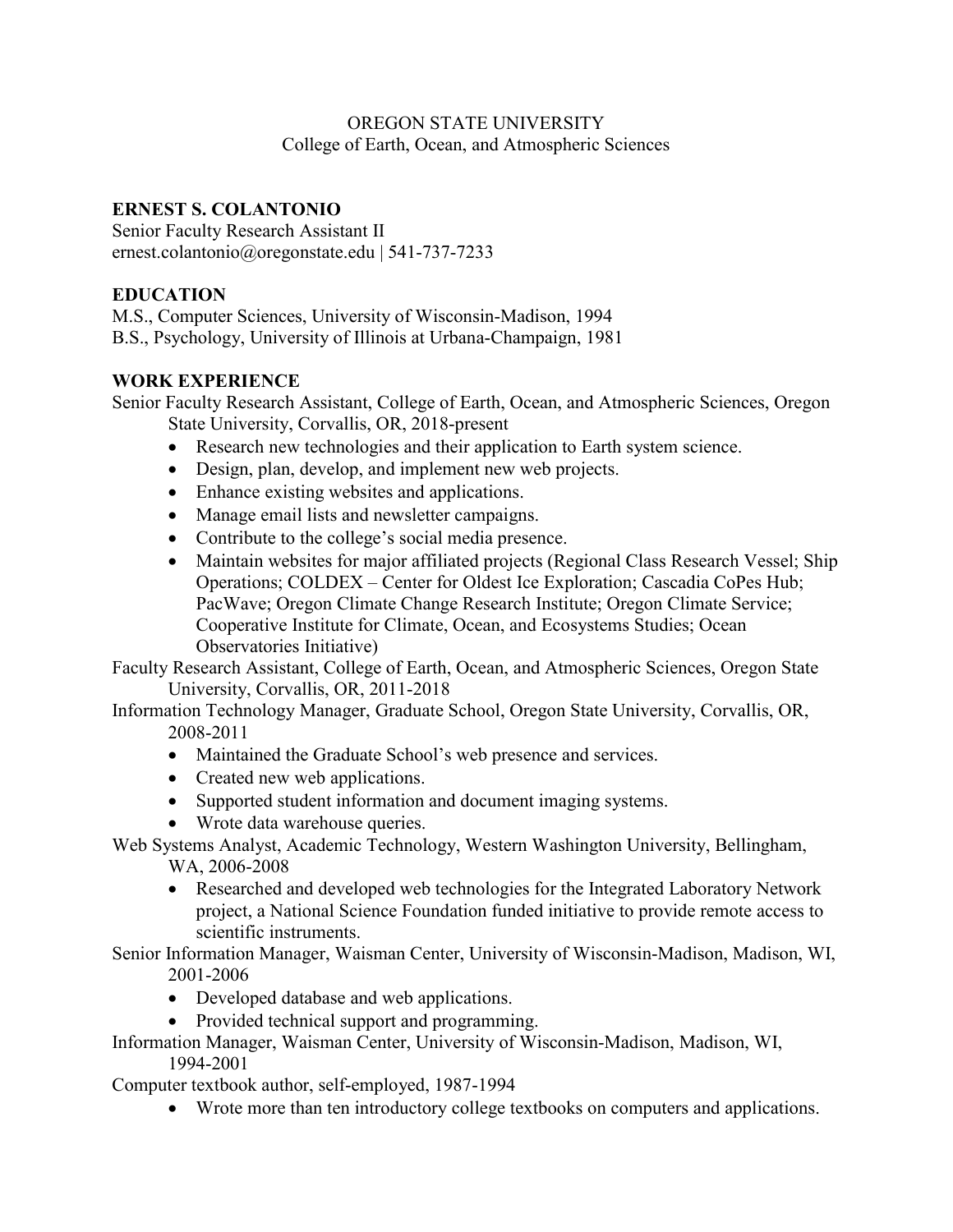Research Associate, Department of Psychology, University of Illinois at Urbana-Champaign, Urbana, IL, 1983-1987

• Developed system and application software for psychology research projects.

Research Assistant, Illinois State Geological Survey, Champaign, IL, 1982-1983

• Developed database and graphics software for oil, gas, and coal exploration.

Graduate Teaching Assistant, Department of Computer Science, University of Illinois at Urbana-Champaign, Urbana, IL, 1981-1982

• Taught three introductory computer science courses for non-technical majors.

## **TECHNICAL SKILLS**

- High-level web development (Drupal, WordPress, Squarespace)
- Low-level web development (HTML, CSS, PHP, JavaScript, Bootstrap)
- Newsletter design and email list management (Mailchimp, GNU Mailman)
- Social media account management (LinkedIn, Instagram, YouTube)
- Graphics editing and asset management (Photoshop, Bridge)
- Google Analytics and Google Maps Platform API
- Web server administration (Apache)
- Database design, implementation, and programming (SQL, PHP/MySQL)
- Enterprise software (Banner Student, Nolij Document Imaging & Workflow Processing)
- Operating systems (Windows, Mac OS, Unix/Linux, OpenVMS, MS-DOS)
- Programming/scripting languages (PHP, C/C++, Pascal, Basic, Fortran, 80x86 assembler)

# **PROFESSIONAL ACTIVITIES**

#### **Select Publications**

Colantonio, E. (2010).

Web-based Technologies for Online Labs. In D.A. Cancilla and S.P. Albon (Eds.), *Moving the Laboratory Online: Situating the Online Laboratory Learning Experience for Future Success* (pp. 23-235). Newburyport, MA: Sloan Consortium.

Shiflet, A.B., Allex, C.F., Colantonio, E.S., and Ts'ao, H. (1995).

*Instructor's Manual to Accompany Problem Solving in C Including Breadth and Laboratories*. Minneapolis/St. Paul, MN: West Publishing Company.

#### Colantonio, E.S. (1992).

*Microcomputer Concepts and Special Applications*. Lexington, MA: D.C. Heath and Company.

Slotnick, D.L., Butterfield, E.M., Colantonio, E.S., Kopetzky, D.J., and Slotnick, J.K. (1990). *Computers and Applications with BASIC: Second Edition*. Lexington, MA: D.C. Heath and Company.

Colantonio, E.S. (1989).

*Microcomputers and Applications.* Lexington, MA: D.C. Heath and Company.

## **Presentations**

- Using WordPress and other web platforms, May 2022
- Using WordPress to Build Your Online Presence, November 2020
- Using WordPress to Build Your Online Presence, February 2020
- Developing Your Web Presence, November 2018